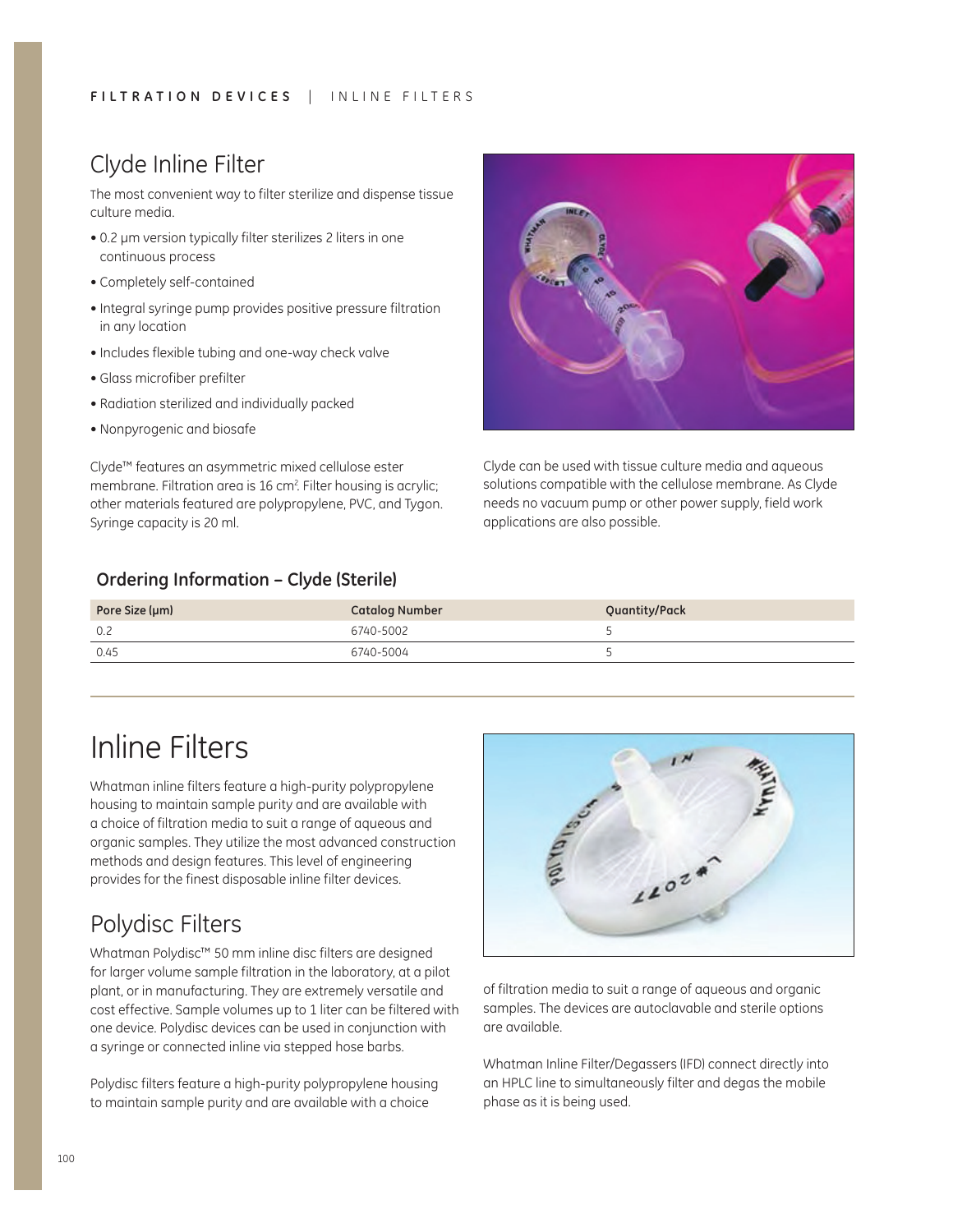## *Polydisc AS*

The Polydisc AS (Aqueous Solution) family of 50 mm filter devices features a high throughput polyethersulfone membrane, which has low protein binding and no surfactants, developed for use in the pharmaceutical industry. A glass microfiber prefilter extends the life of the membrane and effectively filters heavily contaminated samples. Each Polydisc AS device has a sterility cap on the outlet and is sealed in its own medical-grade clear blister pack, radiation sterilized, and secured in a protective shelf pack.

#### **Features and Benefits**

- Radiation sterilized. No EtO residuals
- Barbed hose connections fit multiple tubing sizes
- Integrity-testable (bubble point method)
- Lightweight (11.5 g); avoids the collapsing of tubing, which can be caused by heavy filter devices

#### **Applications**

- Tissue culture media
- Reagent preparation
- Particle counting solutions
- Pharmaceutical preparations

#### **Typical Data – Polydisc AS**

| Pore Size (µm)*                                                                 | Prefilter/Media                                                                       | <b>Water Flow Rate</b><br>ml/min at 0.7 bar (10 psi) |
|---------------------------------------------------------------------------------|---------------------------------------------------------------------------------------|------------------------------------------------------|
| 0.2                                                                             | GMF/PES                                                                               | 150                                                  |
| 0.45                                                                            | GMF/PES                                                                               | 225                                                  |
| 1.0                                                                             | GMF/Nylon                                                                             | 625                                                  |
| * Liquid rating. Retention efficiency in gas<br>streams is significantly higher | GMF - Glass Microfiber<br>PES - Polyethersulfone<br>SLPM - Standard Liters Per Minute |                                                      |

#### **Ordering Information – Polydisc AS**

| Pore Size (µm) | <b>Catalog Number</b> | Prefilter/Media | Quantity/Pack |
|----------------|-----------------------|-----------------|---------------|
| <b>Sterile</b> |                       |                 |               |
| 0.2            | 6724-5002             | GMF/PES         | 10            |
| 0.45           | 6724-5045             | GMF/PES         | 10            |
| 1.0            | 6724-5010             | GMF/Nylon       | 10            |
| Nonsterile     |                       |                 |               |
| 0.45           | 6724-5145             | <b>GMF/PES</b>  | 50            |
|                |                       |                 |               |

*Inline connection – Polydisc, AS, TF, SPF accepts 6-10 mm ID hose*

## *Polydisc TF and ReZist*

This device features a PTFE membrane, which is suitable for chemically aggressive solutions, reagents, and organic solvents. This lightweight unit is particularly suitable for protective vents and for inline filtration and isolation applications. The 1  $\mu$ m device features a polypropylene prefilter for use with heavily contaminated samples.

#### **Features and Benefits**

- $\bullet$  Solvent-resistant membrane
- Chemical-resistant housing
- Hydrophobic PTFE membrane
- Autoclavable (multiple times)
- Integrity-testable (bubble point or water breakthrough pressure "in situ" methods)
- Biosafe
- Lightweight (11.5 g for Polydisc and 17.9 g for ReZist); avoids the collapsing of tubing, which can be caused by heavy filter devices

#### **Applications**

- Pharmaceutical: vents and inline applications
- Biotech: sterile vents and exhausts for growth environments, inline sterilization of gases
- Laboratory: clean or sterile gases, filtration of solvents and reagents, drying gases
- Electronics: photoresists, solvents, gases for research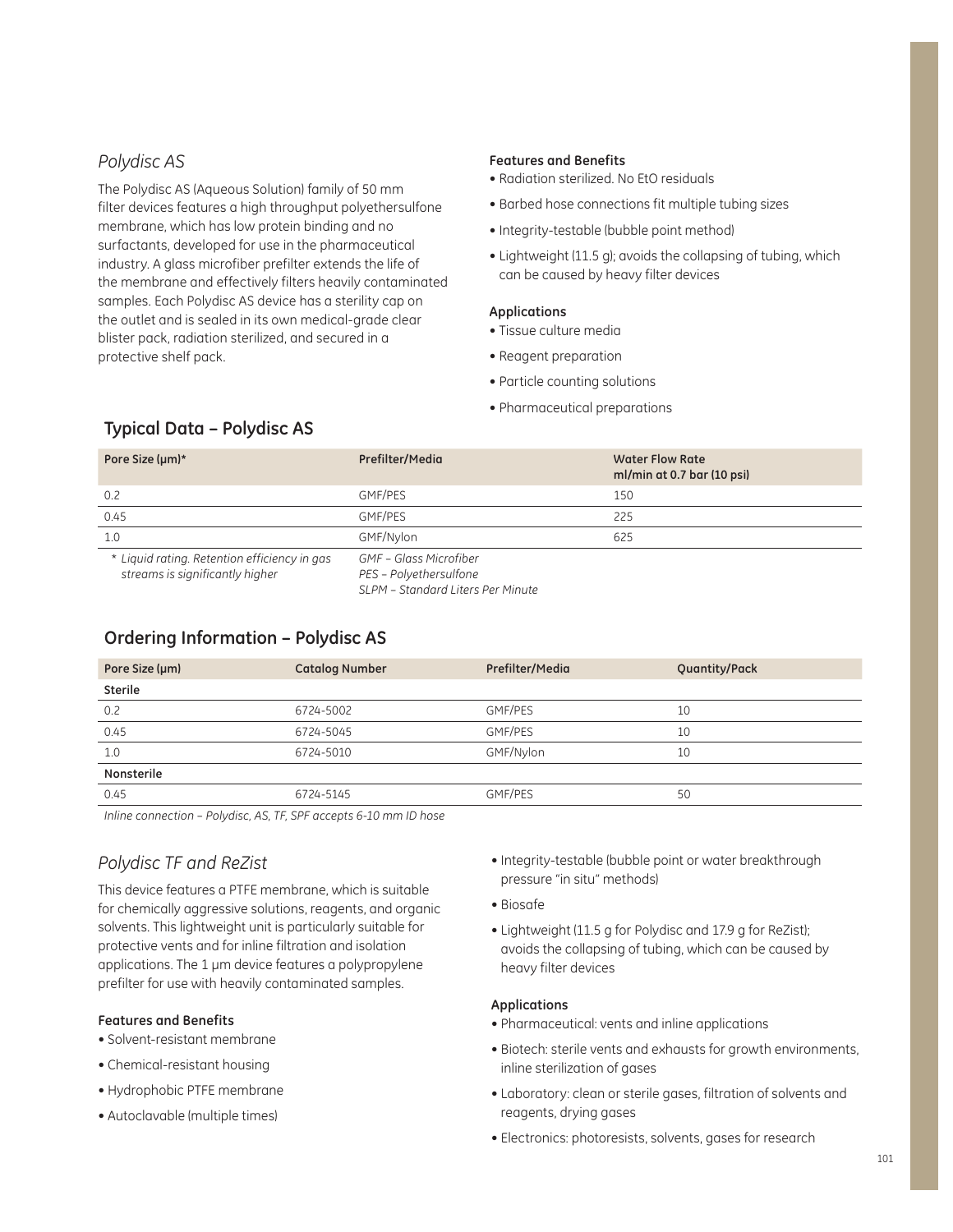



## **Typical Data – Polydisc TF**

| Pore Size (µm) | Integrity Test Data*<br><b>IPA Bubble Point</b><br>(bar) | (psi) | Water Breakthrough<br>(bar) | (psi) | <b>Flow Rates*</b><br>Methanol<br>ml/min at 0.7 bar (10 psi) | Air<br>SLPM at 0.2 bar (3 psi) |
|----------------|----------------------------------------------------------|-------|-----------------------------|-------|--------------------------------------------------------------|--------------------------------|
| 0.1            |                                                          | 25    | 3.4                         | 50    | 200                                                          |                                |
| 0.2            | 0.9                                                      | 13    | 2.1                         | 38    | 400                                                          | 16                             |
| 0.45           | 0.5                                                      |       | 1.1                         | 16    | 700                                                          | 24                             |
| 1.0            | 0.2                                                      |       | 0.3                         |       | 900                                                          | 30                             |

 *Typical values*

## **Ordering Information – Polydisc TF and ReZist**

| Pore Size (µm)               | Media       | <b>Catalog Number</b> | <b>Sterile</b> | Quantity/Pack |
|------------------------------|-------------|-----------------------|----------------|---------------|
| Polydisc TF                  |             |                       |                |               |
| 0.05                         | <b>PTFE</b> | 6720-5005             | <b>No</b>      | 10            |
| 0.1                          | <b>PTFE</b> | 6720-5001             | <b>No</b>      | 10            |
| 0.2                          | <b>PTFE</b> | 6720-5002             | No             | 10            |
| 0.45                         | <b>PTFE</b> | 6720-5045             | <b>No</b>      | 10            |
| 1.0                          | PTFE*       | 6721-5010             | <b>No</b>      | 10            |
| ReZist Filter 50 mm, Sterile |             |                       |                |               |
| 0.2                          | <b>PTFE</b> | 10463607              | Yes            | 10            |
| 0.2                          | <b>PTFE</b> | 10463609              | No             | 50            |
| 0.45                         | <b>PTFE</b> | 10463610**            | Yes            | 10            |
| 0.45                         | <b>PTFE</b> | 10463611              | No             | 10            |
| 0.45                         | <b>PTFE</b> | 10463612              | <b>No</b>      | 50            |

 *With PP prefilter* 

*Inline connection 6-10 mm ID hose* 

 *\* Product is only available in the U.S.* 

Excellent flow rate characteristics for filtering large volumes to 1 liter of aqueous and solvent samples. Polydisc HD (Heavy

Duty) is available in 5 and 10 µm retention ratings.

*PTFE – Polytetrafluoroethylene*

#### *Polydisc HD*

#### **Features and Benefits**

- All polypropylene unit for aqueous and solvent samples
- Broad solvent compatibility

#### **Applications**

• Large volume sample preparation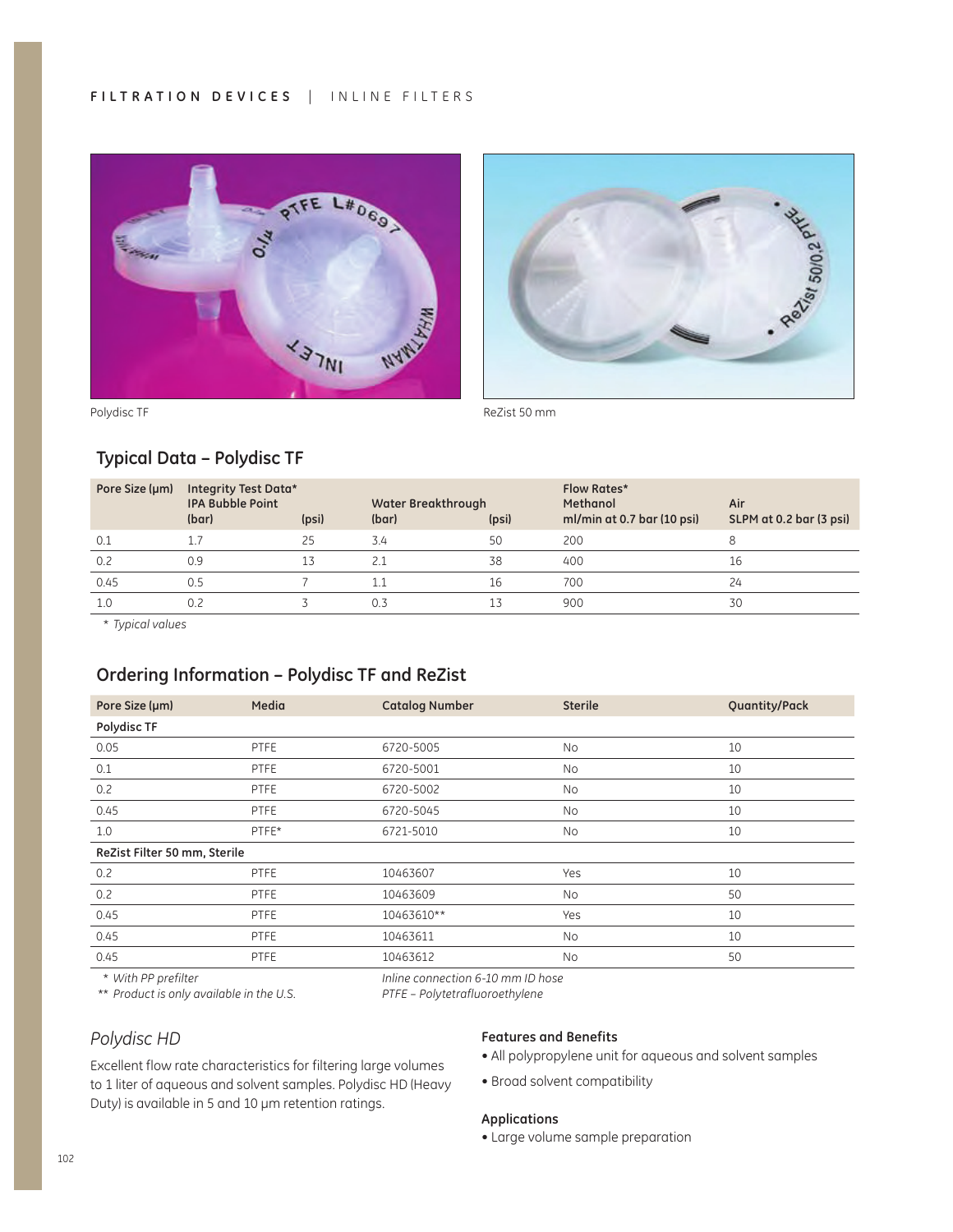## **Typical Data – Polydisc HD**

| Pore Size (um)* | Air Flow Rate<br>SLPM at 1.0 bar (14.5 psi) | <b>Water Flow Rate</b><br>ml/min at 1.0 bar (14.5 psi) |
|-----------------|---------------------------------------------|--------------------------------------------------------|
| 5.0             | 110ء                                        | 1500                                                   |
| 10.0            | 140                                         | 2200                                                   |

 *Liquid rating. Retention efficiency in gas streams is significantly higher*

### **Ordering Information – Polydisc HD**

| Pore Size (µm) | <b>Catalog Number</b> | Media         | Quantity/Pack |
|----------------|-----------------------|---------------|---------------|
| 5.0            | 6728-5050             | Polypropylene | 10            |
| 10.0           | 6728-5100             | Polypropylene | 10            |
| 5.0            | 2227                  | Polypropylene | 50            |
| 10.0           | 2228                  | Polypropylene | 50            |

### *Polydisc SPF*

Contains a stack of filter media for the prefiltration of serum and other hard-to-filter solutions. The glass microfiber and polyethersulfone membrane filter stack effectively filters the complex particulates found in serum samples.

#### **Applications**

- Virology, microbiology, and tissue culture laboratories
- Immunoassay methods and diagnostic standards/controls

## **Typical Data – Polydisc SPF**

| Pore Size (µm)* | Air Flow Rate<br>SLPM at 1.0 bar (14.5 psi) | <b>Water Flow Rate</b><br>ml/min at 1.0 bar (14.5 psi) |
|-----------------|---------------------------------------------|--------------------------------------------------------|
| 1.0             | $\overline{\phantom{0}}$                    | 500                                                    |
|                 |                                             |                                                        |

 *Liquid rating. Retention efficiency in gas streams is significantly higher*

## **Ordering Information – Polydisc SPF**

| Pore Size (µm) | <b>Catalog Number</b> | Prefilter/Media    | Quantity/Pack |
|----------------|-----------------------|--------------------|---------------|
|                | 6724-5000             | GMF/GF/Polysulfone |               |

*Inline connection – Polydisc SPF accepts 6-10 mm ID hose*

## *Polydisc GW*

Polydisc GW (Ground Water) is specifically designed for sample preparation of ground water samples for the analysis of dissolved heavy metals. It is an aqueous filter with low background values for the determination of trace elements (each pack contains a certificate).

It has everything that makes the preparation of aqueous solutions for the analysis of dissolved heavy metals easy: a large filter surface, quartz fiber prefilter, and membrane filter in sandwich arrangement and a high dirt loading capacity. And, of course, it meets all the requirements of regulations such as NEN, EPA.

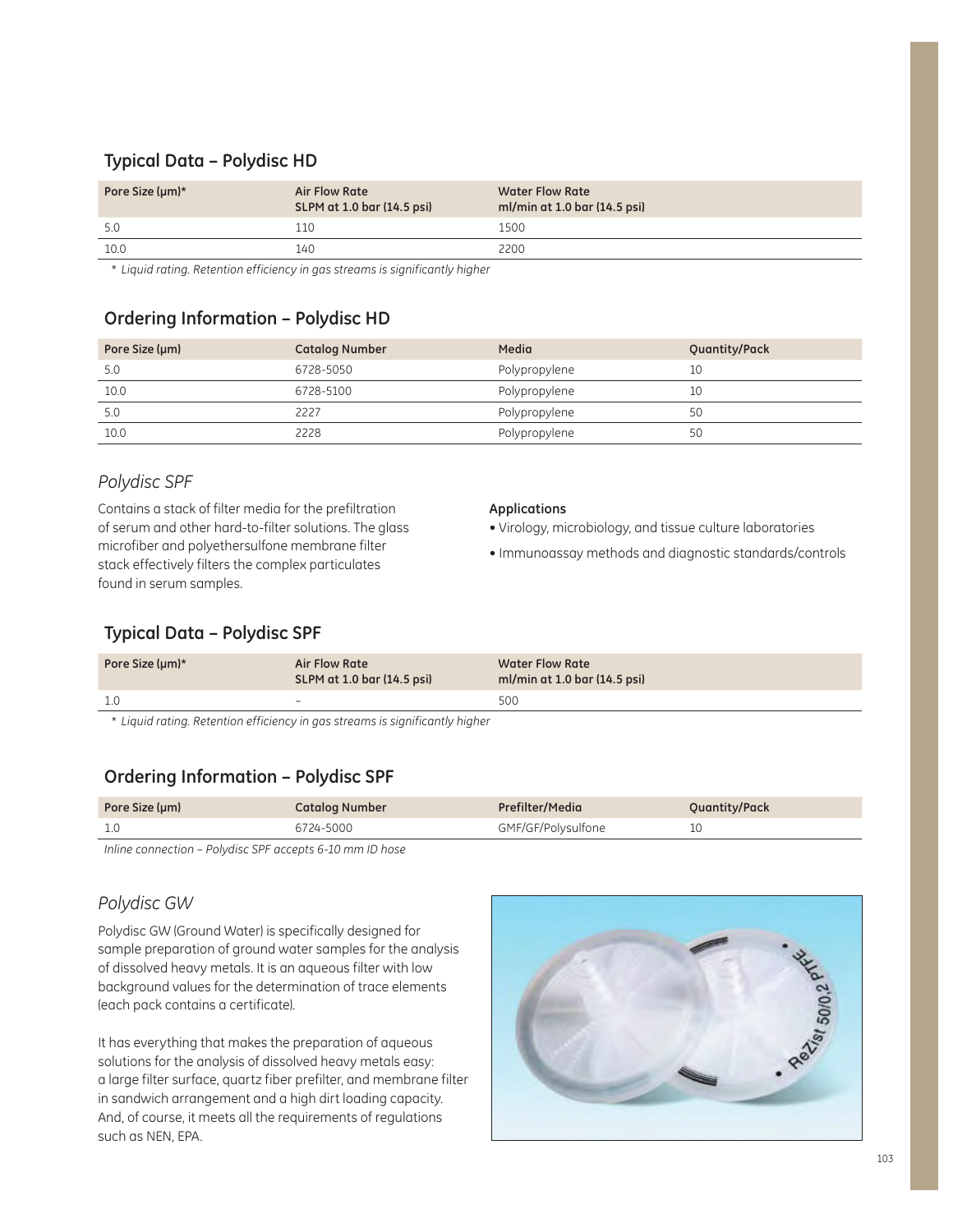#### **Typical Data – Polydisc GW**

| Housing                    | Polypropylene             |
|----------------------------|---------------------------|
| Membrane type              | 0.45 µm polyamide (nylon) |
| Prefilter                  | 100% quartz fiber         |
| Filtration diameter        | 52 mm                     |
| Filtration area            | $20.4 \text{ cm}^2$       |
| Dead volume                | $220 \mu$                 |
| Filling volume             | 540 µl                    |
| Maximum pressure           | 4.5 bar (65 psi)          |
| Connections                | Tubing nozzle 6-14 mm     |
| Max. operating temperature | 80°C                      |

#### **Ordering Information – Polydisc GW 50 mm**

| Pore Size (µm) | <b>Catalog Number</b>                                                                                                            | Prefilter/Media    | <b>Quantity/Pack</b> |
|----------------|----------------------------------------------------------------------------------------------------------------------------------|--------------------|----------------------|
| 0.45           | 10463400                                                                                                                         | Quartz fiber/nylon |                      |
| 0.45           | 10463401                                                                                                                         | Quartz fiber/nylon | 50                   |
|                | $\mathbf{r}$ . The contract of $\mathbf{r}$ and $\mathbf{r}$ and $\mathbf{r}$ and $\mathbf{r}$ and $\mathbf{r}$ and $\mathbf{r}$ |                    |                      |

*Inline connection – Polydisc GW accepts 6-14 mm ID hose*

## Inline Filter Degasser

Whatman Inline Filter/Degassers (IFD) connect directly into an HPLC line to simultaneously filter and degas the mobile phase as it is being used. The Aqueous IFD provides pure filtration of aqueous based HPLC mobile phases while the Solvent IFD is used with organically based HPLC mobile phases. Specifically, the Aqueous IFD is designed to work with mobile phases containing at least 20% of the aqueous component.

The Aqueous IFD has a 0.2  $\mu$ m hydrophilic nylon membrane for use with aqueous-based mobile phases. Solvent IFD has a 0.2 µm high-flow polypropylene membrane for mobile phases containing organic solvents. Both devices have a polypropylene housing, the circumference of which is sealed by a security ring, fittings to accommodate 1/16"-1/8" tubing and an air vent on the inlet with luer lock cap to enable priming.

The inline filters work on the principle of "bubble point" – the point of pressure at which gases will pass through a wet membrane. If pressure is maintained below the bubble point, the gas will not pass through the membrane and is trapped by the particular filter device.



Inline Filter Degasser